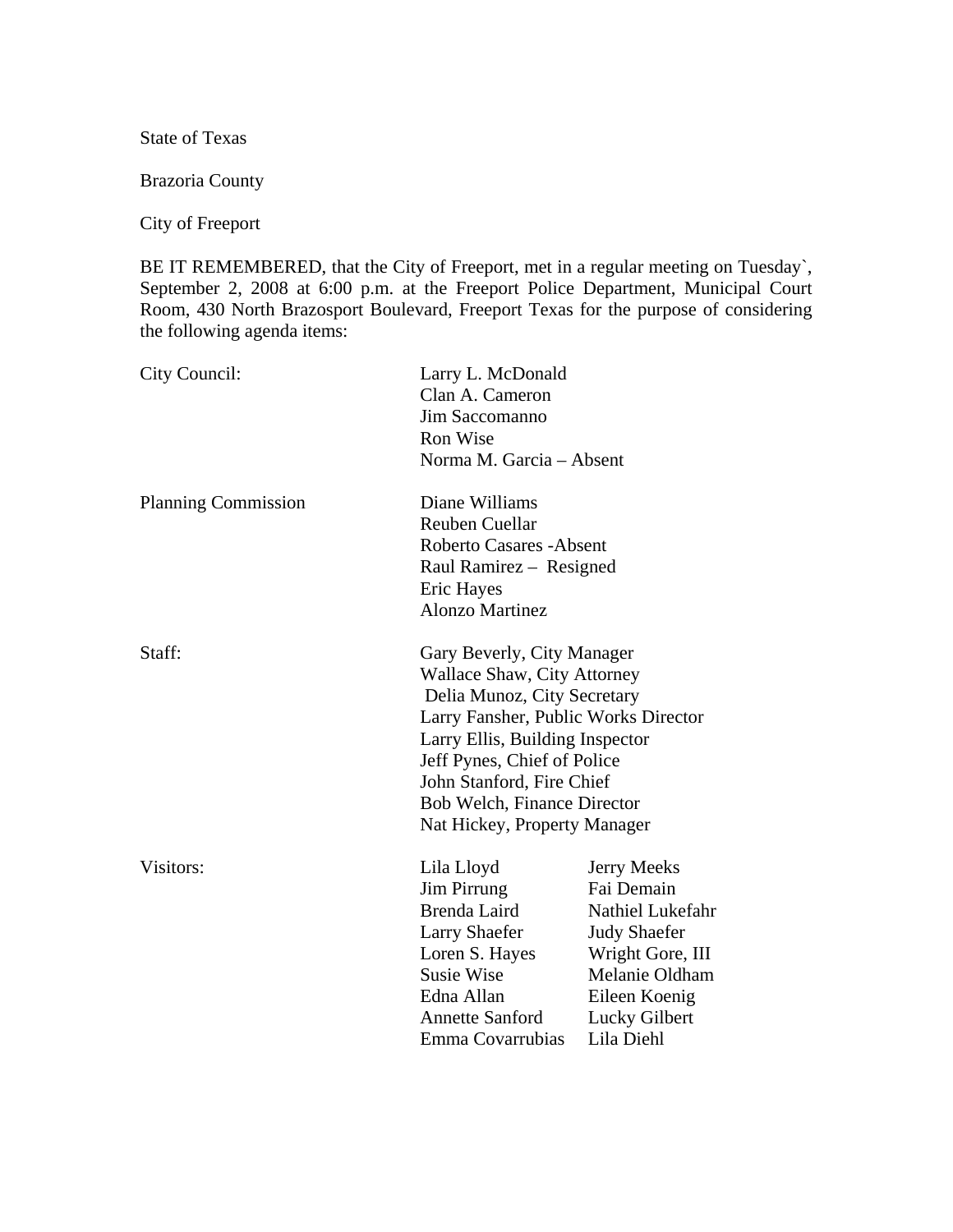# Call to Order.

The meeting was called to order by Mayor McDonald at 6:00 p.m.

### Invocation.

Wallace Shaw offered the invocation.

### Pledge of Allegiance.

Mayor McDonald led the Pledge of Allegiance.

### Consideration of the approval of the August 18, 2008 Council Minutes.

On a motion by Councilman Cameron, seconded by Councilman Saccomanno, with all present voting "aye", Council unanimously approved the August l8, 2008 council meeting minutes.

#### Attending Citizens and Their Business.

Loren Hayes of 1531 W. 2nd asked why the City was mowing the property owned by the Cradle of Texas.

Larry Shaefer presented to Council a letter showing Pixie Floyd of 303 W. Broad, a member of the Historical Main Street Board received grants totaling \$l,186.00.

**PUBLIC HEARING:** The City Council and the Planning Commission of said City will conduct a joint public hearing to consider a proposed amendment to the Comprehensive Zoning Ordinance granting to Emma S. Covarrubias as specific use permit to operate a liquor store at 517 West 2<sup>nd</sup> Street within the corporate limits of said City, being Block 78, Lot 4 of the Freeport Townsite.

There being a quorum with the Planning Commission and Council, Mayor McDonald opened the Public Hearing at 6:05 p.m.

Diane Williams, Chairman and speaker for the Planning Commission recommends that Council grant a specific use permit to operate a liquor store at 517 West 2nd Street within the corporate limits of said City, being Block 78, Lot 4, of the Freeport Townsite. Mayor McDonald stated that at the present time, they were renting at 511 West 2nd Street and wanting to build their own building.

Mr. Shaw was instructed to prepare an ordinance.

There being no further questions or comments, Mayor McDonald thanked the Planning Commission and closed the public hearing at 6:10 p.m.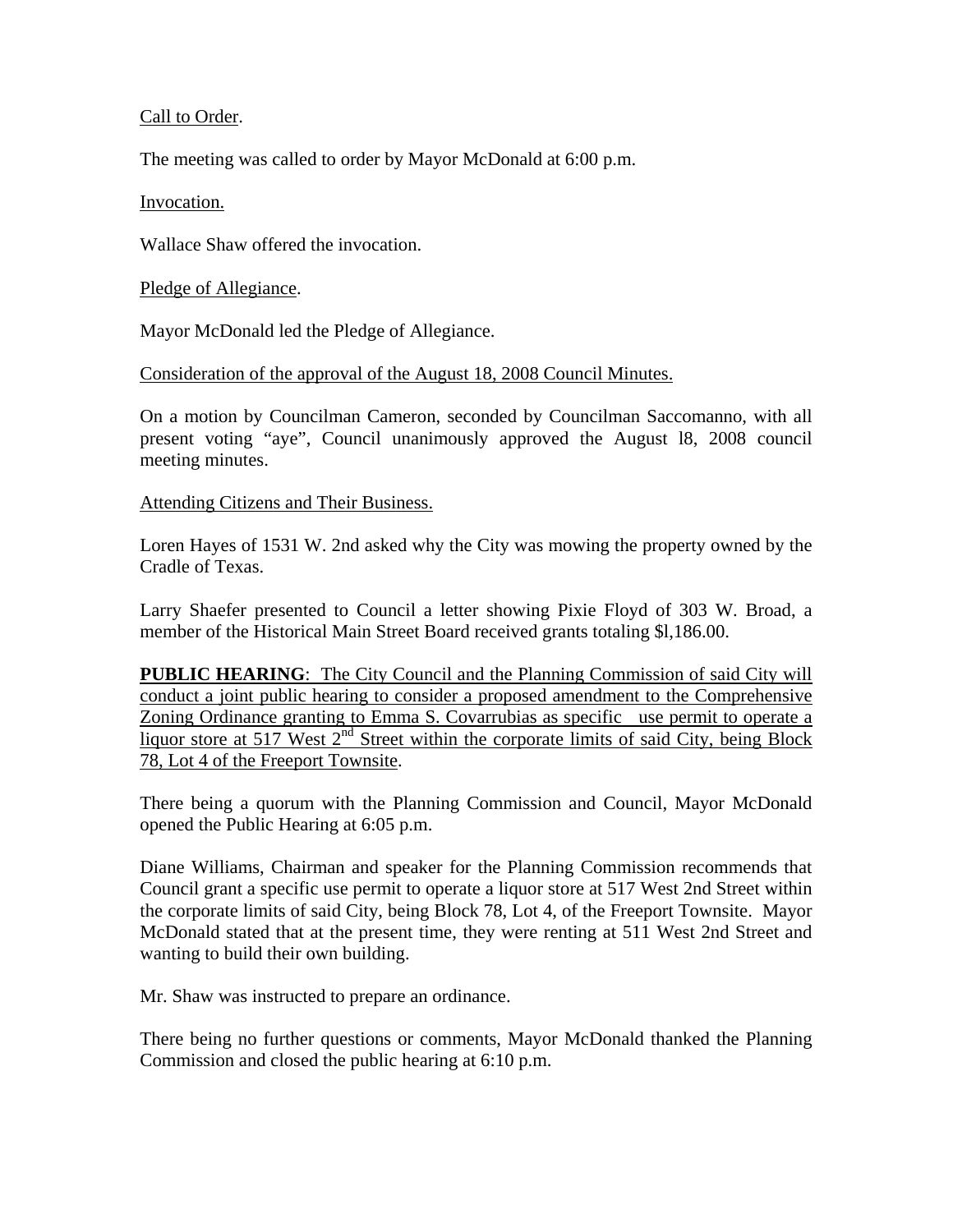Consideration of the approval of Ordinance No. 2008-2206 amending the budget for fiscal year 2007-2008.

On a motion by Councilman Cameron, seconded by Councilman Saccomanno, with all present voting "aye", Council unanimously approved Ordinance No. 2008-2206 amending the budget for fiscal year 2007-2008.

Consideration of the approval of Ordinance No. 2008-2207 removing the requirement for clearance prior to reconnecting whenever electrical service to any building or structure has been disconnected.

On a motion by Councilman Cameron, seconded by Councilman Wise, with all present voting "aye", Council unanimously approved Ordinance No. 2008-2207 removing the requirement for clearance prior to reconnecting whenever electrical service to any building or structure that has been disconnected.

Consideration of the approval of a bid to purchase and authorize preparation of a deed on Block 661, Lot 1 through 12 and Lots l3 through 24, Velasco Townsite, Freeport Texas.

On a motion by Councilman Wise, seconded by Councilman Saccomanno, with all present voting "aye", Council unanimously rejected the offer to bid on Block 661, Lot 1 through 12 and Lots 13 through 24, Velasco Townsite.

#### Elected Official Report

Mayor McDonald attended several Emergency Management Meetings, concerning Hurricane Gustav.

Councilman Saccomanno attended the Summer Time Blues Festival on Friday and Saturday.

Councilman Cameron stated that he had attended several EDC meetings and wanted to report that the new board is doing a remarkable job controlling excessive spending. The Marina project is moving forward.

### W**ork Session**

### Administration Report

Gary Beverly updated Council on the Public Hearing dates for the Budget and Tax Rates. He attended the Summer Time Blues Festival and wanted to make note that Mary Stotler is doing a very good job with her board members. Also attended a few Emergency Management Meetings and commends staff for a good job in preparing for hurricanes. The Brazosport Chamber of Commerce announces a Ribbon Cutting for Underwater Expeditions, 1010 West  $2<sup>nd</sup>$  Street on Monday, September  $8<sup>th</sup>$ , 2008.